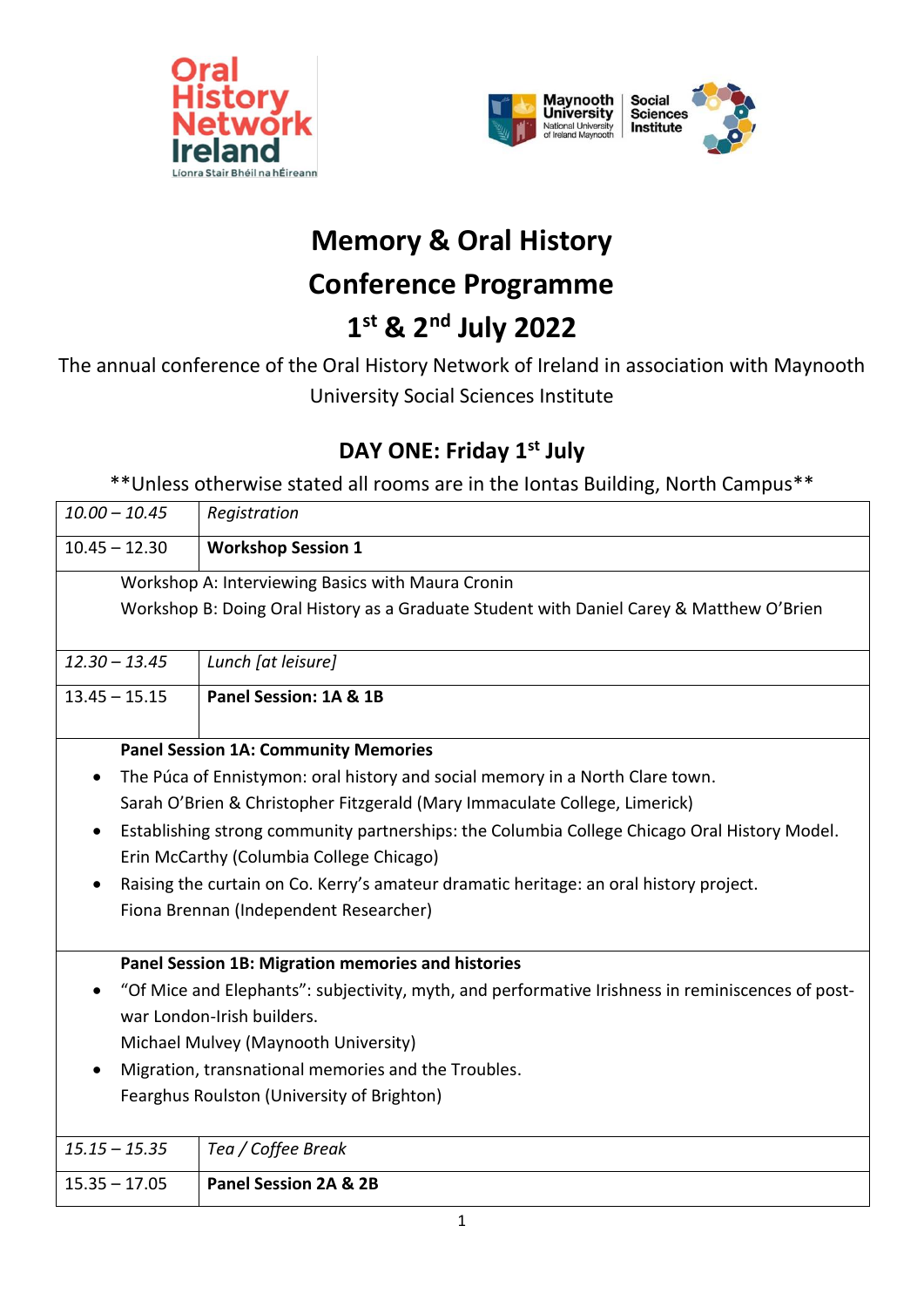| Panel 2A: Memories of the Magdalene Laundries |                                                                                                |  |  |  |
|-----------------------------------------------|------------------------------------------------------------------------------------------------|--|--|--|
|                                               | Recentering women's voices: the Magdalene Oral History Project and twentieth century Irish     |  |  |  |
| history.                                      |                                                                                                |  |  |  |
|                                               | Conor Murphy (Trinity College Dublin)                                                          |  |  |  |
| $\bullet$                                     | The women of the Magdalene Laundries seen through a new theoretical lens.                      |  |  |  |
|                                               | Sarah Golding (Birkbeck, University of London)                                                 |  |  |  |
|                                               | Remembering Nora: Interpreting the oral testimony of a Magdalene Laundry survivor through the  |  |  |  |
|                                               | lens of collective memory.                                                                     |  |  |  |
|                                               | Sarah O'Brien (Mary Immaculate College, Limerick)                                              |  |  |  |
|                                               | <b>Panel 2B: Analysing Memories</b>                                                            |  |  |  |
|                                               | Facilitating the investigation of memory in oral history archives with linguistics tools.      |  |  |  |
|                                               | Chris Fitzgerald (Mary Immaculate College, Limerick)                                           |  |  |  |
| $\bullet$                                     | Oral History, memorialisation and dealing with the past in Northern Ireland.                   |  |  |  |
|                                               | Anna Bryson (Queen's University Belfast)                                                       |  |  |  |
|                                               | 'That I look back on with some bitterness': what tools help us to understand and interpret     |  |  |  |
|                                               | emotion in oral history interviews?                                                            |  |  |  |
|                                               | Elizabeth Kiely (University College Cork)                                                      |  |  |  |
|                                               | "A Curse of a Disease": remembering the history of diabetes treatment and care through patient |  |  |  |
|                                               | memory in Northern Ireland.                                                                    |  |  |  |
|                                               | Lauren Young (Queen's University Belfast)                                                      |  |  |  |
|                                               |                                                                                                |  |  |  |
| $17.05 - 17.50$                               | <b>Opening Reception</b>                                                                       |  |  |  |
| $17.50 - 19.00$                               | Keynote Address: Prof Guy Beiner (Boston College)                                              |  |  |  |
|                                               | The Vernacular Sounds and Silences of Irish Memory                                             |  |  |  |
|                                               |                                                                                                |  |  |  |
| 19.30                                         | <b>Conference Dinner: Stone Haven Restaurant, Maynooth</b>                                     |  |  |  |

 $\hat{\mathbf{c}}$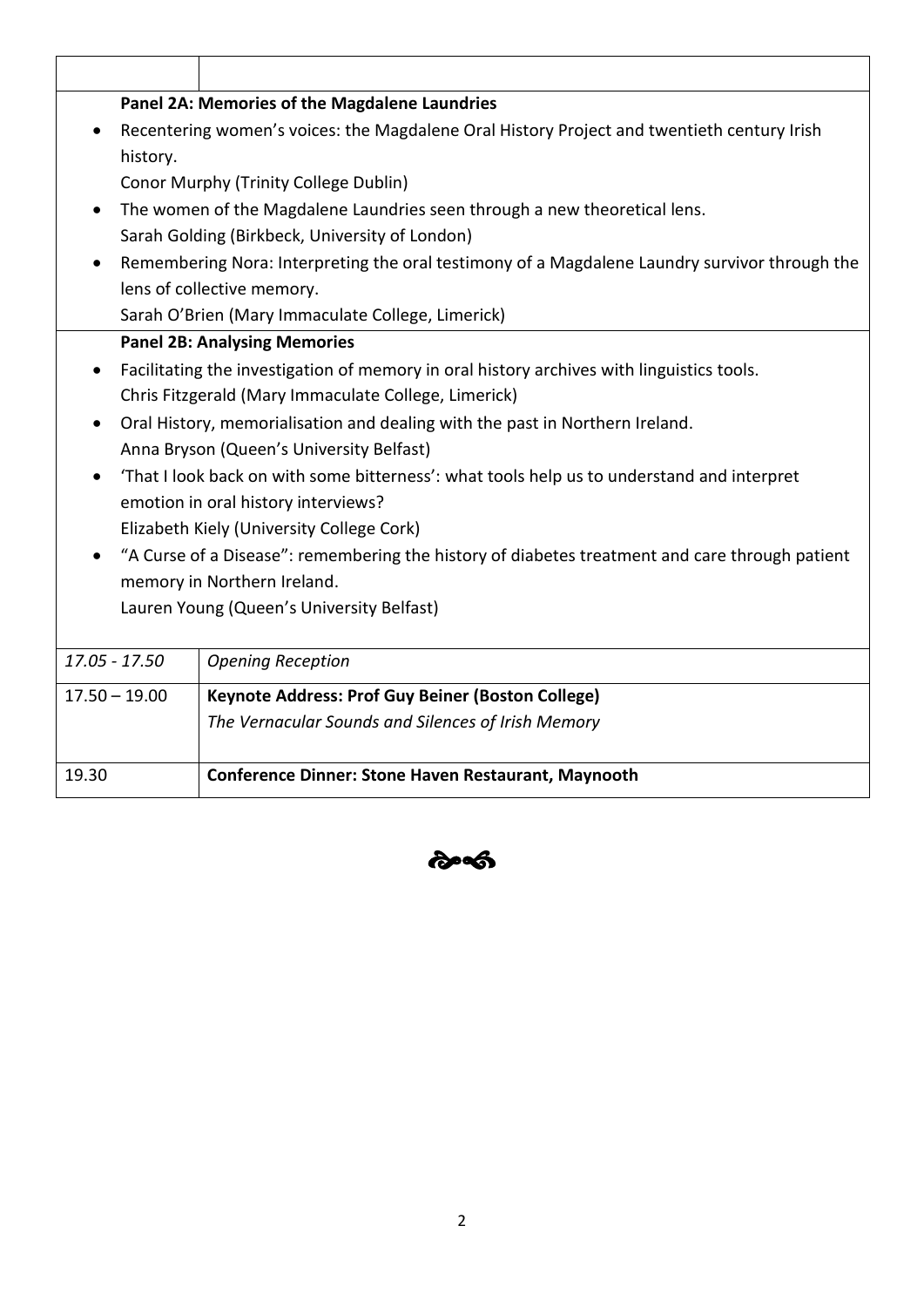



### **DAY TWO: Saturday 2nd July**

#### \*\*Unless otherwise stated all rooms are in the Iontas Building, North Campus\*\*

| $09.00 - 09.30$                                                                                   | Registration                                                                              |  |  |  |  |
|---------------------------------------------------------------------------------------------------|-------------------------------------------------------------------------------------------|--|--|--|--|
| $09.30 - 11.15$                                                                                   | <b>Workshop Session 2</b>                                                                 |  |  |  |  |
| Workshop C: Beyond memory: Prememory, Pre-forgetting and Postmemory with Guy Beiner               |                                                                                           |  |  |  |  |
| $11.15 - 11.35$                                                                                   | Tea / Coffee Break                                                                        |  |  |  |  |
| $11.35 - 12.35$                                                                                   | <b>Panel Session 3: Moments</b>                                                           |  |  |  |  |
| $\bullet$                                                                                         | Heritage Ionad Na Fuiseoige.                                                              |  |  |  |  |
|                                                                                                   | Samuel Guthrie (Ionad Na Fuiseoige)                                                       |  |  |  |  |
|                                                                                                   | Exploring memory, gender and generation in the context of women's emigration from Ireland |  |  |  |  |
|                                                                                                   | from 1995 onwards.                                                                        |  |  |  |  |
|                                                                                                   | Gráinne Mulcahy (University College Cork)                                                 |  |  |  |  |
| 'The Wish to Forget It' recording silence in the social memory of the Irish Revolutionary Period. |                                                                                           |  |  |  |  |
| Tomás Mac Conmara (Independent Researcher)                                                        |                                                                                           |  |  |  |  |
|                                                                                                   | 'Hurling and Us', memories in podcasting.                                                 |  |  |  |  |
|                                                                                                   | Regina Fitzpatrick (Independent Researcher)                                               |  |  |  |  |
|                                                                                                   |                                                                                           |  |  |  |  |
| $12.35 - 14.00$                                                                                   | Lunch (at leisure) &                                                                      |  |  |  |  |
|                                                                                                   | OHNI AGM (starting 12.45pm)                                                               |  |  |  |  |
| $14.00 - 15.30$                                                                                   | Panel Session 4A & 4B                                                                     |  |  |  |  |
|                                                                                                   | Panel 4A: Women's lives                                                                   |  |  |  |  |
| 'We just got on with it': An oral history of mothers in Belfast during 'the Troubles'.            |                                                                                           |  |  |  |  |
| Yumi Omori (Queen's University Belfast)                                                           |                                                                                           |  |  |  |  |
| Researching (with) my mother: exploring the lives of former Irish nuns.                           |                                                                                           |  |  |  |  |
| Karen Hanrahen (University of Brighton)                                                           |                                                                                           |  |  |  |  |
|                                                                                                   | In her words: The lived experience of Irish women as missionaries and volunteers.         |  |  |  |  |
|                                                                                                   | Ellen Regan (University College Dublin)                                                   |  |  |  |  |
|                                                                                                   |                                                                                           |  |  |  |  |
|                                                                                                   |                                                                                           |  |  |  |  |